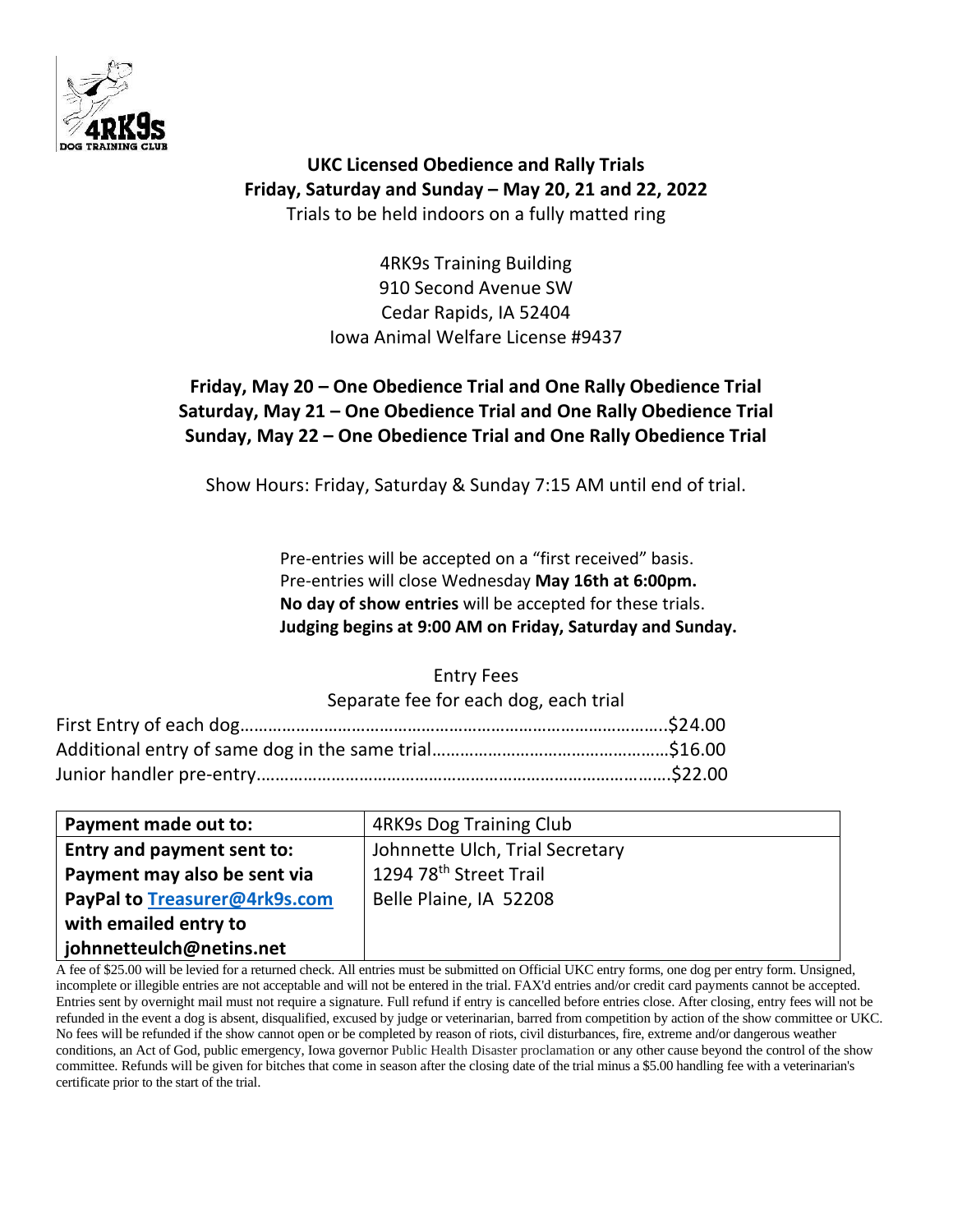United Kennel Club Certification

Permission has been granted by the United Kennel Club for the holding of this event under the United Kennel Club Rules and

Regulations.

# **Judges**

# **Friday**

Obedience Trial – Alice (Liz) Drexler #7390 Rally Trial – Alice (Liz) Drexler #7390 (backup judge Lorelle Jones #6590)

## **Saturday**

Obedience Trial – Lorelle Jones #6590 Rally Trial - Anna Arndt #7033 (backup judge Lorelle Jones #6590)

## **Sunday**

Obedience Trial - Anna Arndt #7033 Rally Trial – Lorelle Jones #6590 (backup judge Anna Arndt #7033)

Classes Offered

Obedience: Pre-Novice, Beginner Novice, Novice A, B & C, Advanced Novice, Open A & B, Advanced Open, Utility A & B, Master (Elite is NOT offered) Rally Obedience: Rally Obedience 1,2 & 3, Rally Master Electronic timing will be used for all Rally Obedience Classes.

Trial Committee

Trial Chair – Michele Hartzler, 4715 Montclair Drive, N.W., Cedar Rapids, Iowa 52405 Email: mmhartzler@aol.com (319) 560-4752 Trial Secretary – Johnnette Ulch, 1294 78th Street Trail, Belle Plaine, IA 52208 Email: [johnnetteulch@netins.net](mailto:johnnetteulch@netins.net) (319) 213-2897

Ribbons: Johnnette Ulch Raffle: Sandy Miller Grounds: Beth Karr

# Officers of the Club

Recording Secretary: Liz Drexler

President: Allie Perry **Membership Secretary: Gary Warner** Vice President: Helen Venneman Obedience Coordinator: Lisa Fuglaar Treasurer: Kathy Stepp **Agility Coordinator: Lou Ann O'Malley**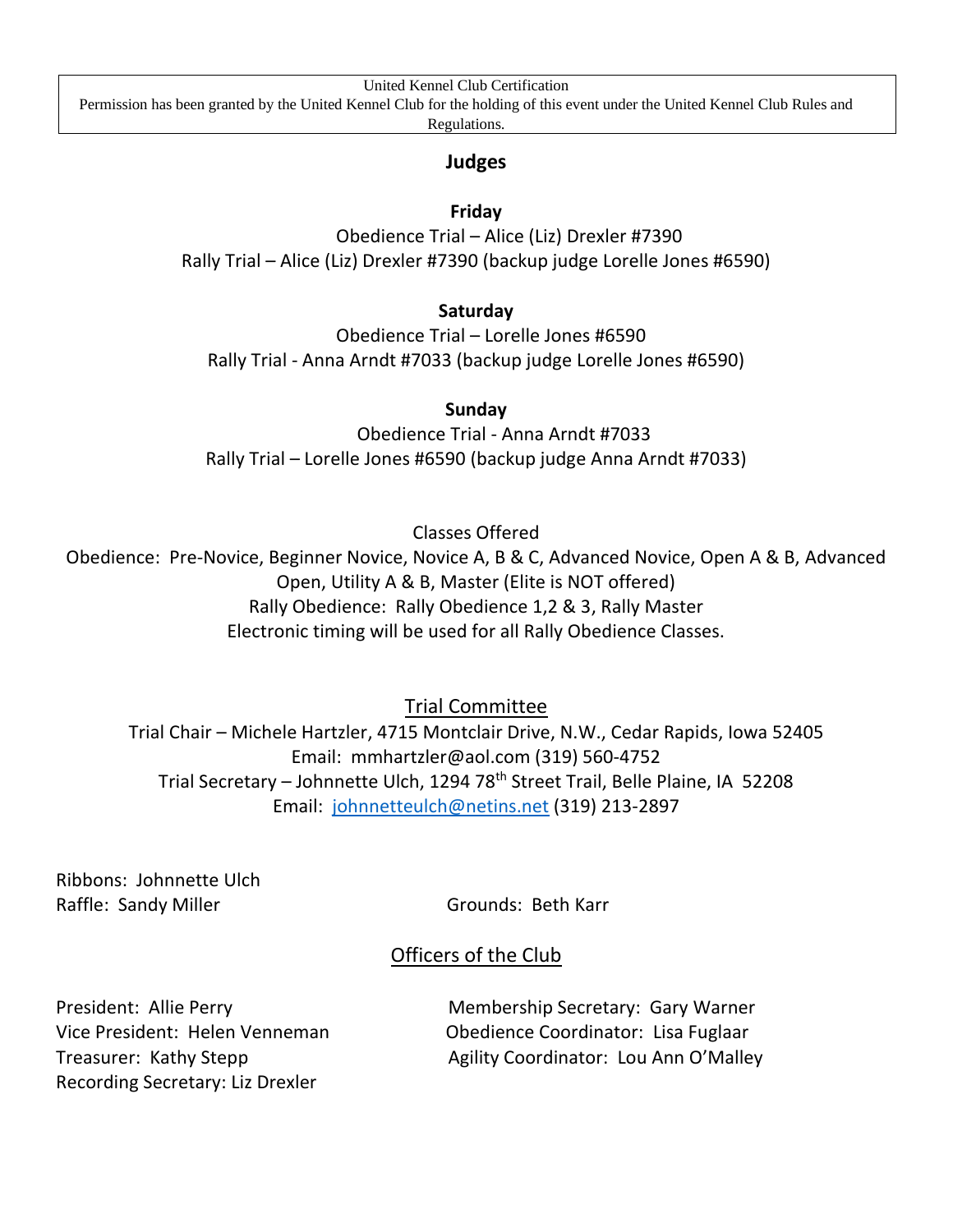# **Judging Schedule**

Please check in approximately 30 minutes before your class.

### **Friday, May 20, 2022, 9:00 AM**

Obedience Trial – Running Order: Master, Utility B, Utility A, Advanced Open, Open B, Open A, Advanced Novice, Novice C, Novice B, Novice A, Beginner Novice, Pre-Novice

Following the conclusion of the Obedience Trial: Rally Obedience Trial – Running Order: Rally Master B, Rally Master A, Rally Obedience 3B, 3A, 2B, 2A, 1C, 1B, 1A

## **Saturday, May 21, 2022, 9:00 AM**

Obedience Trial – Running Order: Master, Utility B, Utility A, Advanced Open, Open B, Open A, Advanced Novice, Novice C, Novice B, Novice A, Beginner Novice, Pre-Novice

Following the conclusion of the Obedience Trial: Rally Obedience Trial – Running Order: Rally Master B, Rally Master A, Rally Obedience 3B, 3A, 2B, 2A, 1C, 1B, 1 A

## **Sunday, May 22, 2022, 9:00 AM**

Obedience Trial – Running Order: Master, Utility B, Utility A, Advanced Open, Open B, Open A, Advanced Novice, Novice C, Novice B, Novice A, Beginner Novice, Pre-Novice

Following the conclusion of the Obedience Trial: Rally Obedience Trial – Running Order: Rally Master B, Rally Master A, Rally Obedience 3B, 3A, 2B, 2A, 1C, 1B, 1A

Move-up requests must be in writing by mail (to the trial secretary) or email (to johnnetteulch@netins.net) and must include all information contained on the entry form. Move-ups for Friday will not be accepted after 5:00 PM on Wednesday, May 18, 2022. Move-ups for Saturday and Sunday will be accepted in person at the trial site before 8:30 AM.

# *Sorry, no food will be available at the trial site this year, nor will we be holding our usual Saturday night dinner. We will have a small raffle.*

### **Awards and Prizes**

Ribbons will be awarded for  $1<sup>st</sup>$  through  $4<sup>th</sup>$  placements in each titling class. Blue qualifying ribbons will be awarded to all dogs receiving a qualifying score in each titling class. New titlists will receive a rosette. Rosettes and gifts will be awarded for each Obedience Trial for High in Trial, High Combined in Trial and High Scoring Junior Handler. Rosettes and a gift will be awarded for each Rally Obedience Trial for High in Trial and High Combined. UOCH, GOCH, UUDX, UROC, URX, UROG, MRX, RMC and RMG titlists will receive rosettes. Rosettes for High Scoring Junior Handler.

# **Obedience High in Trial will be determined by the January 1, 2021 UKC Rules, chapter 28.**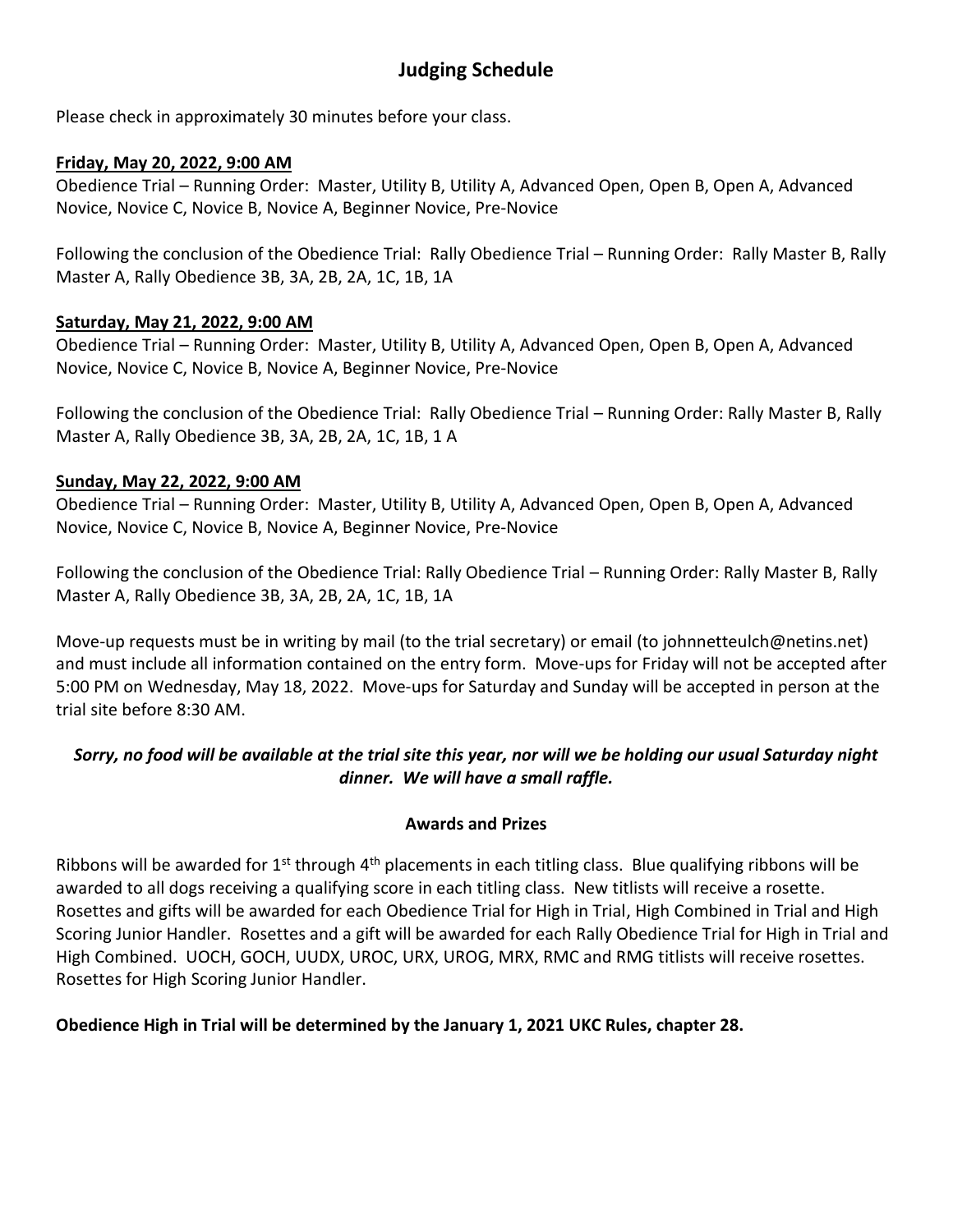# **Directions to show site:**

# **From I-380 South**

Exit 5<sup>th</sup> Avenue SW, continue on to 3<sup>rd</sup> St. SW to 1<sup>st</sup> Avenue SW. Turn left on 1<sup>st</sup> Avenue SW and stay in the left lane. Continue to 10<sup>th</sup> St. SW, then turn left onto 10<sup>th</sup> St. SW.

#### **From I-380 North**

Exit 1<sup>st</sup> Avenue W. Turn right onto 1<sup>st</sup> Avenue SW and get in the left lane. Continue to 10<sup>th</sup> St. SW and then turn left onto 10<sup>th</sup> St. SW.

Limited parking is available in front of the building. Additional parking is available in the Dollar Store's parking lot behind the 4RK9s building.

The Show Committee reminds you that your entire motel and grounds are considered within trial limits. You will be responsible for all damage to your room and may be subject to disciplinary action in accordance with the rules of UKC. Any abuse of the motel, motel grounds, trial site or adjoining areas will be brought to the attention of the club sponsoring the show and its Trial Committee. Any exhibitor's entries may be refused for previous misuse of the motel facilities.

# **Emergency Veterinarian Blue Pearl Pet Hospital 755 Capitol Drive SW, Cedar Rapids, IA 319-841-5161**

Exhibitors should follow their veterinarian's recommendation to assure their dogs are free of internal and external parasites, any communicable diseases and have appropriate vaccinations. Additionally, exhibitors are required by State of Iowa health regulations to maintain proof of rabies vaccination.

# **Covid-19 Notes**

4RK9s will follow current Iowa COVID-19 and CDC guidelines in place at the time of the trial. Masks will be required for unvaccinated individuals. Details of necessary changes and/or accommodations will be provided closer to the date of the trial.

4RK9s will also adhere to the United Kennel Club best practices relating to COVID-19. Please see the listing below of UKC's current best practices relating to Obedience and Rally trials:

### **For all exercises in Obedience:**

- The use of cones may be used in place of people for the Figure 8 exercise.
- For the Greeting exercise, judges and exhibitors are not required to shake hands and should be no closer than six feet from one another.
- Walking stewards on the heeling and drop on recall exercise must be the minimum 6 distance from the handler, dog, and/or judge when walking the required pattern.
- Tongs should be used in any class where a dumbbell or article is required to give to the handler. This happens in both the Open and Utility classes. Designate one specific steward for exercises that require the use of a dumbbell or article.